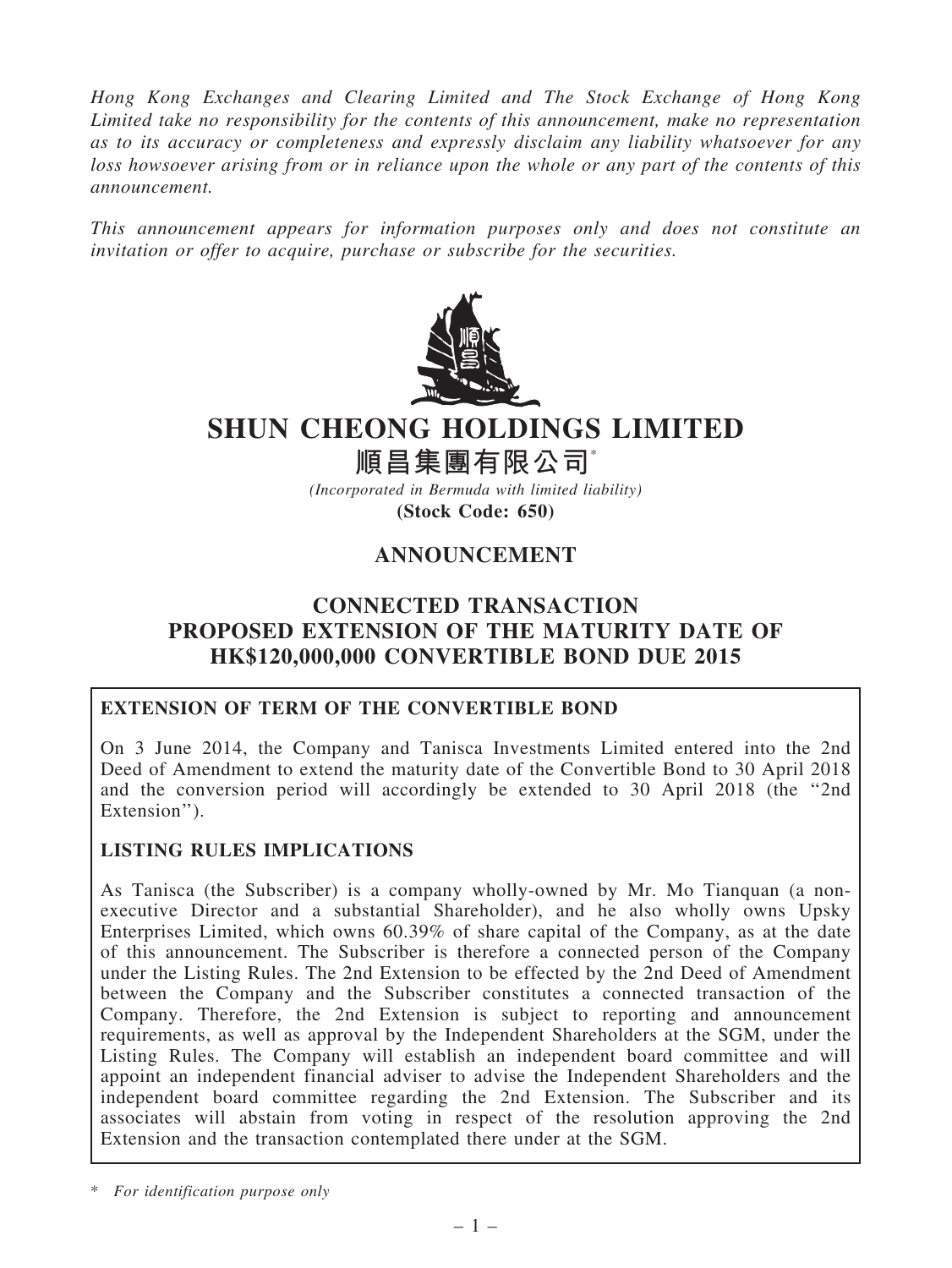A circular containing details of the Convertible Bonds, the 2nd Extension, and the respective letters of advice from the independent board committee and the independent financial adviser will be dispatched to the Shareholders as soon as practicable on or before 3 June 2014 in accordance with the requirement set out in the Listing Rules.

#### BACKGROUND INFORMATION

The Company refers to its announcement dated 31 October 2007 and its circular dated 21 November 2007. As described in the circular dated 21 November 2007, the Company would issue the Convertible Bonds to the Subscriber in an aggregate principal amount of HK\$120,000,000, subject to Independent Shareholders approval, which was obtained in a special general meeting of the Company on 7 December 2007. Accordingly, the Convertible Bonds were issued on 28 March 2008. The Convertible Bonds bear 1% interest per annum and are convertible into shares of the Company. As at the date of this announcement, the Convertible Bonds with an aggregate amount of HK\$120,000,000 held by the Subscriber are still outstanding. All outstanding Convertible Bonds will mature on 28 March 2013 pursuant to the original terms and conditions of the Convertible Bonds.

According to the announcement of the results of rights issue made on 12 June 2008, the conversion price of the Convertible Bonds was adjusted from HK\$0.6 per Share to HK\$0.3695 per Share and the number of Shares falling to be issued upon full conversion of the Convertible Bonds was adjusted from 200,000,000 Shares to 324,763,193 Shares as a result of the rights issue, in accordance with an automatic conversion price adjustment mechanism as stipulated in the Subscription Agreement.

The Company refers to its announcement dated 28 March 2013 and its circular dated 29 April 2013. As described in the circular dated 29 April 2013, the maturity date of the Convertible Bond is extended and the conversion period will accordingly be extended 24 month to 28 March 2015. Apart from the extension, all terms of the Convertible Bond remain unchanged from the original terms.

#### 2ND DEED OF AMENDMENT

On 3 June 2014, the Company and the Subscriber entered into a 2nd Deed of Amendment to extend the maturity date of the Convertible Bonds to the 30 April 2018 and the conversion period will accordingly be extended to 30 April 2018. Subject to the conditions below, the Subscriber has approved the 2nd Extension.

The 2nd Deed of Amendment will only become effective upon all the following conditions having been fulfilled:

- (a) The Company having convened a special general meeting at which resolutions shall have been duly passed by the Independent Shareholders to approve and ratify the 2nd Deed of Amendment;
- (b) The Stock Exchange having granted the approval for the proposed 2nd Extension;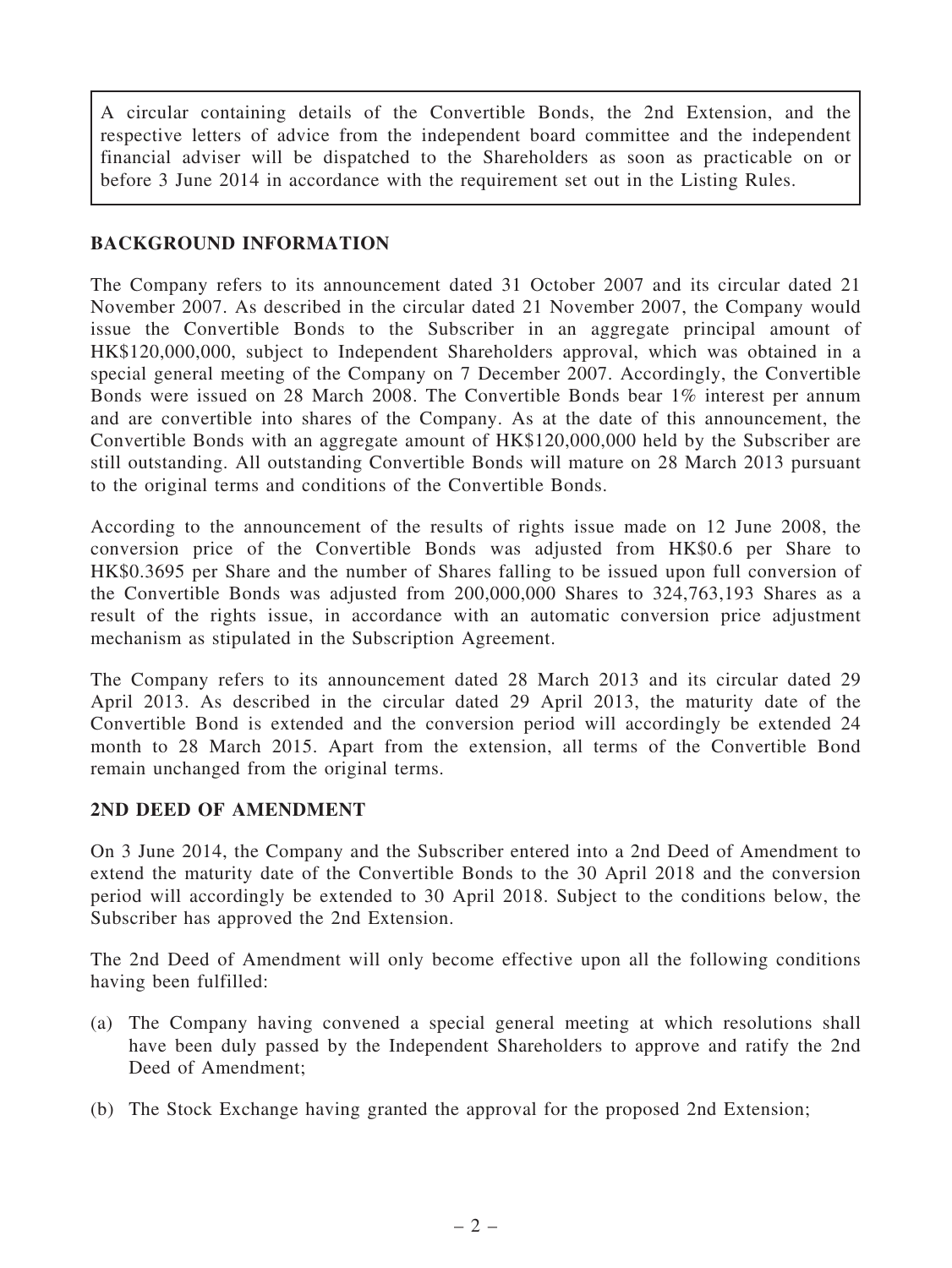(c) All necessary consents and approvals required to be obtained on the part of the Company in respect of the 2nd Extension having been obtained.

Apart from the 2nd Extension, all terms of the Convertible Bonds remain unchanged from the original terms.

The principal terms of the Convertible Bonds after the 2nd Deed of Amendment becomes effective are as follows:

| Principal amount:        | HK\$120,000,000                                                                                                                                                                                                                                                                                                                                                                                                                                                                                                                                                                                                                                                                                              |
|--------------------------|--------------------------------------------------------------------------------------------------------------------------------------------------------------------------------------------------------------------------------------------------------------------------------------------------------------------------------------------------------------------------------------------------------------------------------------------------------------------------------------------------------------------------------------------------------------------------------------------------------------------------------------------------------------------------------------------------------------|
| Maturity:                | Unless previously redeemed, purchased and cancelled or<br>converted, all of outstanding Convertible Bonds will be<br>converted into ordinary shares of the Company on the 2nd<br>Extended Maturity Date. The Extended Maturity Date of 28<br>March 2015 is to be further extended upon its expiry to the<br>2nd Extended Maturity Date of 30 April 2018.                                                                                                                                                                                                                                                                                                                                                     |
| Redemption:              | Upon the written confirmation has been obtained from the<br>holder(s) of the Convertible Bonds, the Company has the<br>option to redeem the Convertible Bonds. Otherwise, the<br>Company is not entitled to redeem the Convertible Bonds.                                                                                                                                                                                                                                                                                                                                                                                                                                                                    |
| Interest:                | The Convertible Bonds will bear an interest at the rate of<br>1% per annum, payable semi-annually in arrear.                                                                                                                                                                                                                                                                                                                                                                                                                                                                                                                                                                                                 |
| Conversion rights:       | The holder(s) of the Convertible Bonds will have the right<br>at any time commencing on the Business Day after the date<br>of issuance of the Convertible Bonds but before the 2nd<br>Extended Maturity Date, to convert the whole or part of the<br>principal amount of the Convertible Bonds into the Shares,<br>provided that the principal amount to be converted shall be<br>at least HK\$1,000,000. And in integral multiples of<br>HK\$1,000,000 on each such conversion, save that if at any<br>time the outstanding principal amount of the Bond is less<br>than HK\$1,000,000, the whole (but not part only) of such<br>outstanding principal amount of the Convertible Bonds may<br>be converted. |
| <b>Conversion Price:</b> | The conversion price is HK\$0.3695 per conversion share,<br>subject to adjustment for, among other things, subdivision<br>or consolidation of Shares, bonus issues, rights issues and<br>other dilutive events.                                                                                                                                                                                                                                                                                                                                                                                                                                                                                              |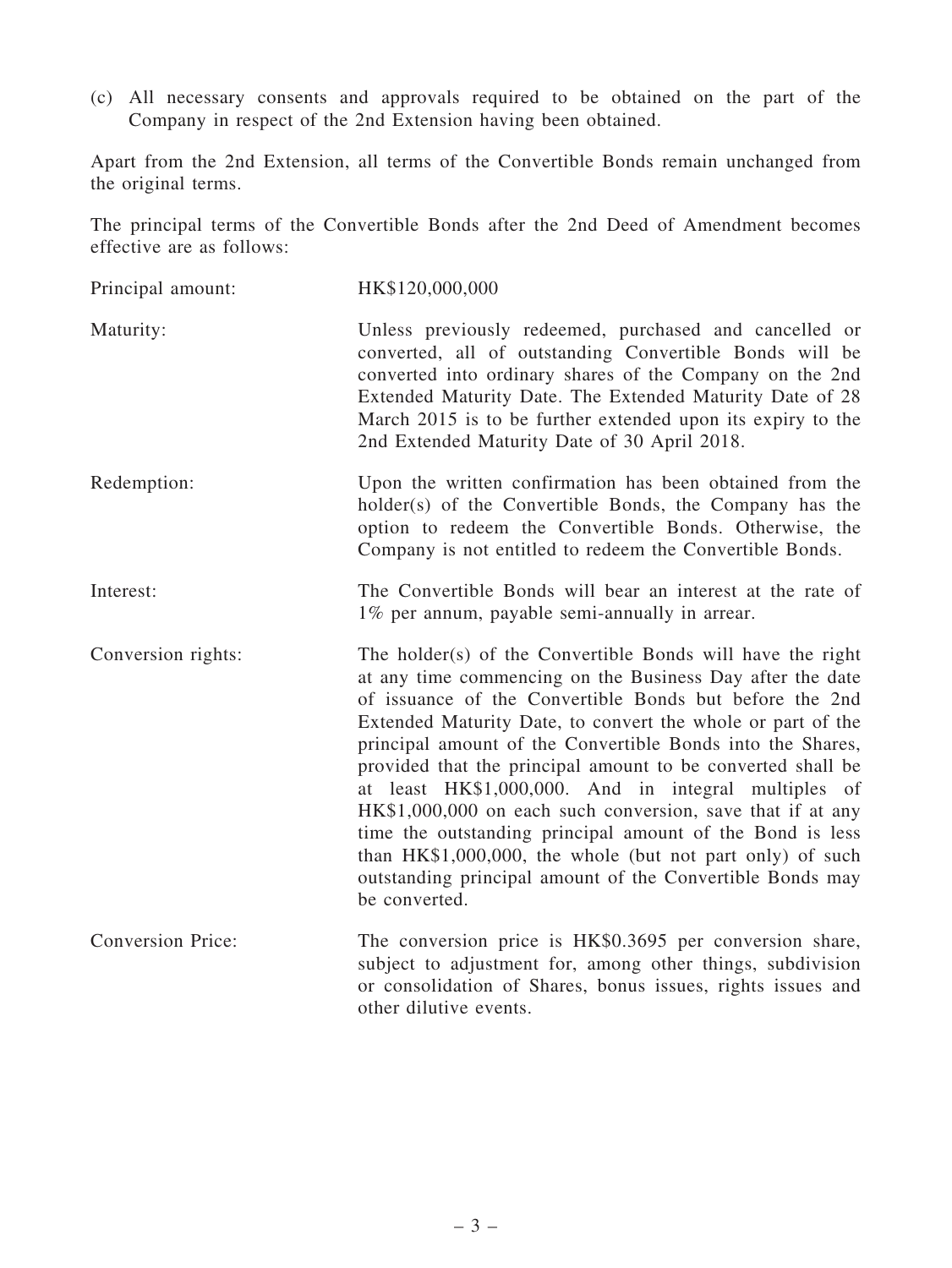| <b>Conversion Shares:</b> | Assuming full conversion of the Convertible Bonds, the<br>Company will issue 324,763,193 conversion<br>shares,<br>representing (a) approximately $93.5\%$ of the Company's<br>total issued share capital as at the date<br>of this<br>announcement; and (b) approximately 48.3% of the<br>Company's issued share capital as enlarged by the issuance<br>of the conversion shares. The conversion shares will rank<br>pari passu in all respects with the existing Shares in issue. |
|---------------------------|------------------------------------------------------------------------------------------------------------------------------------------------------------------------------------------------------------------------------------------------------------------------------------------------------------------------------------------------------------------------------------------------------------------------------------------------------------------------------------|
|                           | The Company will apply to the Listing Committee of the<br>Stock Exchange for the listing of, and permission to deal in,<br>the conversion shares.                                                                                                                                                                                                                                                                                                                                  |
| Transferability:          | The Convertible Bonds may be assigned or transferred to<br>any party. The Company will undertake to the Stock<br>Exchange that it will disclose to the Stock Exchange any<br>dealings by any of the connected persons as defined in the<br>Listing Rules from time to time in the Convertible Bonds<br>immediately upon the Company becoming aware of such<br>dealings.                                                                                                            |
| Voting right:             | Holder(s) of the Convertible Bonds (or any part thereof)<br>will not be entitled to attend or vote at any Shareholders'<br>and/or warrantholders' meetings of the Company by reason<br>only of it being a holder of the Convertible Bonds (or any<br>part thereof).                                                                                                                                                                                                                |
| Listing and trading:      | No application will be made for the listing of the<br>Convertible Bonds<br>and permission to deal<br>in<br>the<br>Convertible Bonds on the Stock Exchange or any other<br>stock exchange.                                                                                                                                                                                                                                                                                          |

#### REASONS FOR THE 2ND EXTENSION:

The Convertible Bonds would mature on 28 March 2015 unless further extended. According to the Subscription Agreement, unless previously redeemed, purchased and cancelled or converted, all of the outstanding Convertible Bonds will be converted into Shares on the Extended Maturity Date.

Tanisca is wholly-owned by Mr. Mo Tianquan (a non-executive Director and a substantial Shareholder). As at the date of this announcement, according to disclosure of interest filed on the website of the Stock Exchange, Mr. Mo Tianquan is interested in 209,753,409 Shares, or 60.39% of the issued share capital of the Company. In the event that all the outstanding Convertible Bonds are converted into Shares of the Company, 324,763,193 new Shares will be issued to Tanisca, following which issuance, Mr. Mo Tianquan will be interested in 534,516,602 Shares, or 79.53% of the issued share capital of the Company. In such event, the Company would be in breach of the Listing Rules, which require there must be an open market in the Shares, which normally mean that at least 25% of the Company's share capital must at all times be held by the public.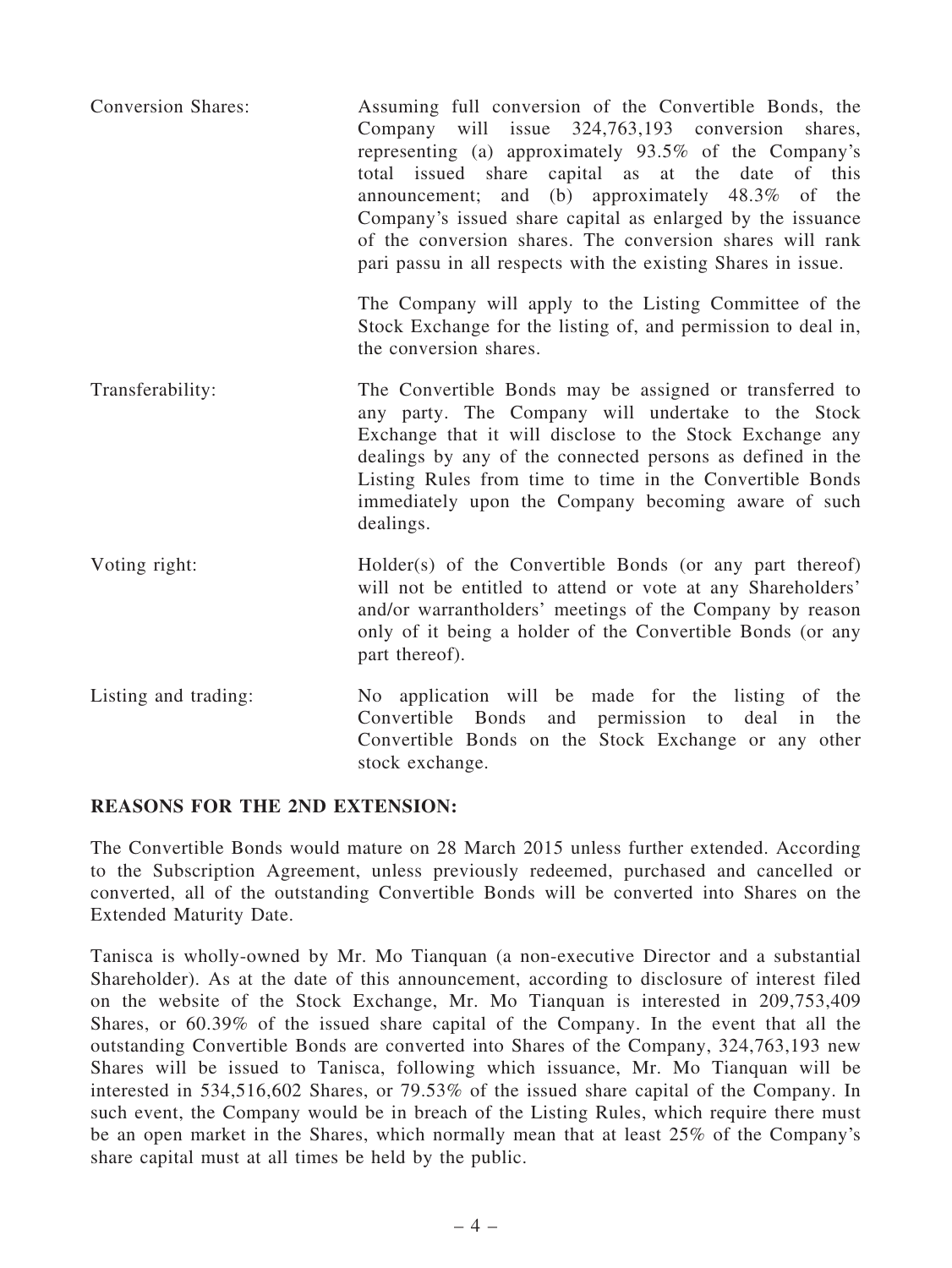The following table illustrates the Company's existing shareholding structure and the shareholding structure upon full conversion of the Convertible Bonds:

| <b>Name of Shareholder</b> | As at the date of this<br>announcement |          | <b>Immediately upon full</b><br>conversion of the<br><b>Convertible Bonds at</b><br>conversion price of<br>HK\$0.3695 |         |
|----------------------------|----------------------------------------|----------|-----------------------------------------------------------------------------------------------------------------------|---------|
|                            | Number of                              |          | Number of                                                                                                             |         |
|                            | <i>Shares</i>                          | $\%$     | <i>Shares</i>                                                                                                         | $\%$    |
| Upsky Enterprises Limited  |                                        |          |                                                                                                                       |         |
| (Note)                     | 209,753,409                            | 60.39%   | 209,753,409                                                                                                           | 31.21%  |
| Tanisca (Note)             |                                        | $0.00\%$ | 324,763,193                                                                                                           | 48.32%  |
| Sub-total                  | 209,753,409                            | 60.39%   | 534,516,602                                                                                                           | 79.53%  |
| Public                     | 137,572,591                            | 39.61%   | 137,572,591                                                                                                           | 20.47%  |
| Total                      | 347,326,000                            | 100.00%  | 672,089,193                                                                                                           | 100.00% |

*Note:* Both Upsky Enterprises Limited and Tanisca are companies wholly-owned by Mr. Mo Tianquan (a nonexecutive Director) and thus the Shares held by Upsky Enterprises Limited and Tanisca are beneficially owned by Mr. Mo Tianquan.

In view of the possible breach of the Listing Rules by discharging the Company's obligations under the Subscription Agreement, the Company and Tanisca entered into the 2nd Deed of Amendment to further extend the Extended Maturity Date of the Convertible Bonds.

The Board (excluding the independent non-executive directors who will form their views after considering the advice of the independent financial adviser) considers that the terms and conditions of the 2nd Deed of Amendment are fair and reasonable and the 2nd Extension is in the interests of the Company and the Shareholders as a whole. The Directors are of the view that the 2nd Extension will not pose any significant impact on the operations of the Group.

#### LISTING RULES IMPLICATIONS

As Tanisca (the Subscriber) is a company wholly-owned by Mr. Mo Tianquan (a nonexecutive Director and a substantial Shareholder), and he also wholly owns Upsky Enterprises Limited, which owns 60.39% of share capital of the Company. The Subscriber is thereby a connected person of the Company under the Listing Rules. The 2nd Extension to be effected by the 2nd Deed of Amendment between the Company and the Subscriber constitutes a connected transaction of the Company. Therefore, the 2nd Extension is subject to reporting and announcement requirements, as well as approval by the Independent Shareholders at the SGM, under the Listing Rules. The Company will establish an independent board committee and will appoint an independent financial adviser to advise the Independent Shareholders and the independent board committee regarding the 2nd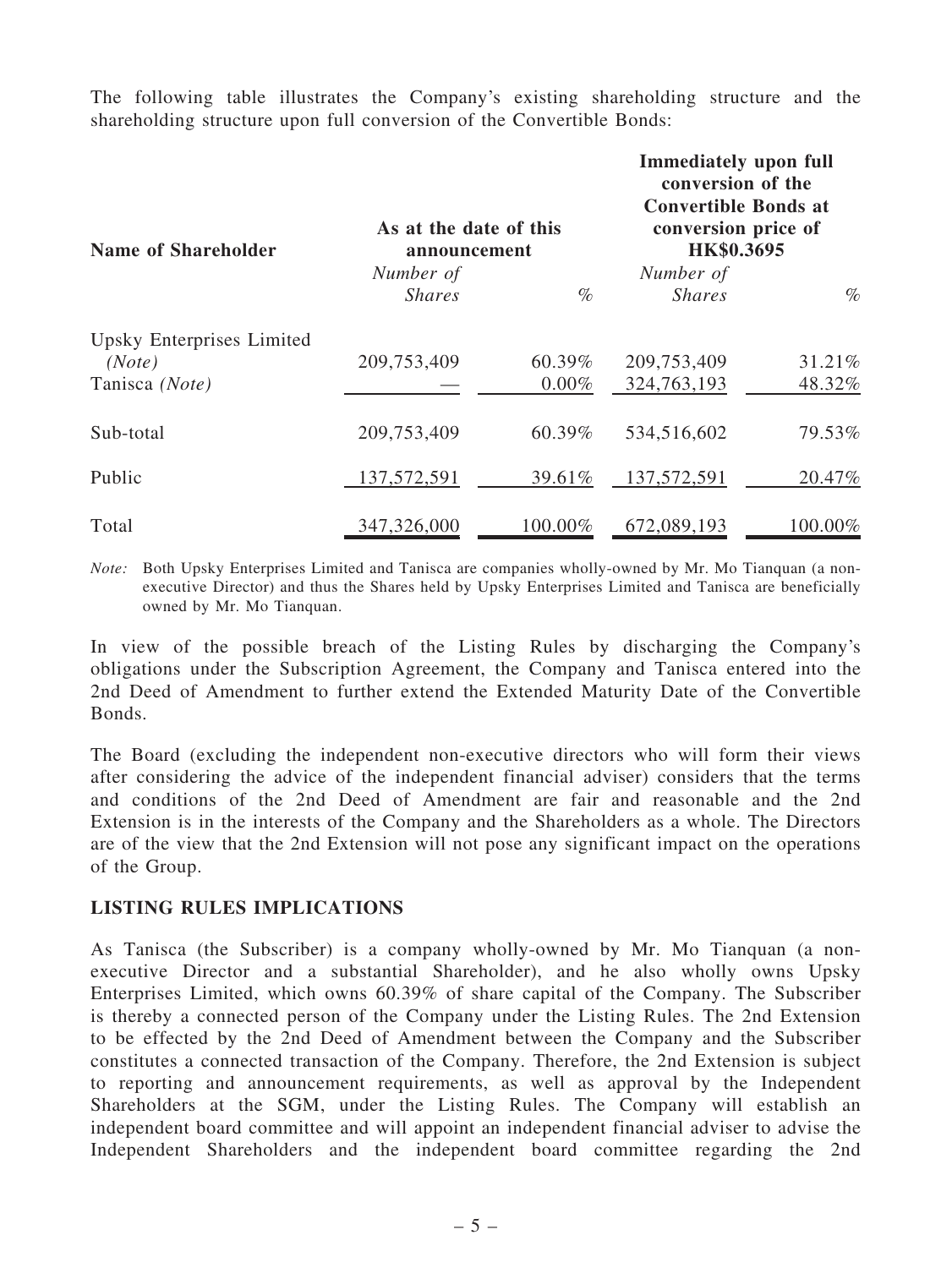Extension. The Subscriber and its associates will abstain from voting in respect of the resolution approving the 2nd Extension and the transaction contemplated there under at the SGM.

A circular containing details of the Convertible Bonds, the 2nd Extension, and the respective letters of advice from the independent board committee and the independent financial adviser will be dispatched to the Shareholders as soon as practicable on or before 3 June 2014 in accordance with the requirement set out in the Listing Rules.

#### GENERAL

The principal activities of the Group are operations of hotels and restaurants. The Subscriber is an investment holding company. Aside from holding the 60.39% shareholding in the Company by its controlling shareholder and the Convertible Bonds, the Subscriber does not have any other significant business activities.

### DEFINITIONS

In this announcement, unless the context otherwise requires, the following terms shall have the following meanings:

| "associates"             | has the meaning ascribed thereto under the Listing Rules                                                                                              |
|--------------------------|-------------------------------------------------------------------------------------------------------------------------------------------------------|
| "Board"                  | the Board of Directors                                                                                                                                |
| "Business Day"           | means any day (other than a Saturday or Sunday) on which<br>licensed banks are open for general banking business in<br>Hong Kong                      |
| "Company"                | Shun Cheong Holdings Limited, a company incorporated in<br>Bermuda with limited liability of which shares are listed on<br>the Stock Exchange         |
| "connected person(s)"    | has the meaning ascribed to it under the Listing Rules                                                                                                |
| "Convertible Bonds"      | the convertible bonds issued by the Company to the<br>Subscriber in the aggregate amount of HK\$120,000,000                                           |
| "Deed of Amendment"      | the deed of amendment entered into by the Company and<br>the Subscriber on 28 March 2013 to extend the Maturity<br>Date of the Subscription Agreement |
| "2nd Deed of Amendment"  | the deed of amendment entered into by the Company and<br>the Subscriber on 3 June 2014 to extend the Maturity Date<br>of the Subscription Agreement   |
| "Directors"              | $\text{directory}(s)$ of the Company                                                                                                                  |
| "Extended Maturity Date" | 28 March 2015                                                                                                                                         |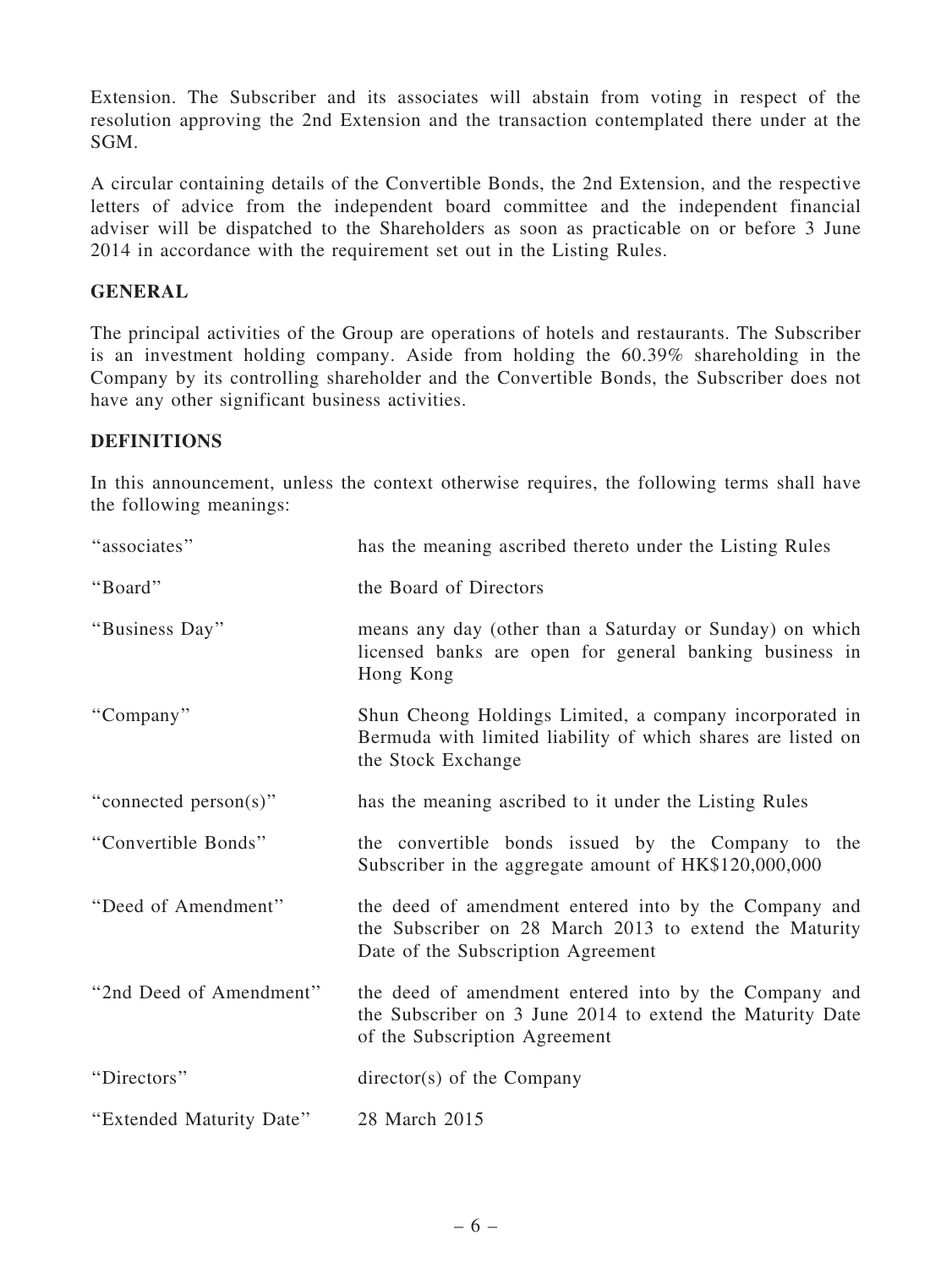| "2nd Extended Maturity"<br>Date" | 30 April 2018                                                                                                                                                                                                 |
|----------------------------------|---------------------------------------------------------------------------------------------------------------------------------------------------------------------------------------------------------------|
| "Group"                          | the Company and its subsidiaries                                                                                                                                                                              |
| "Hong Kong"                      | Hong Kong Special Administrative Region of the People's<br>Republic of China                                                                                                                                  |
| "Independent Shareholders"       | Shareholders other than the Mr. Mo Tianquan and his<br>associates                                                                                                                                             |
| "Listing Rules"                  | The Rules Governing the Listing of Securities on the Stock<br>Exchange                                                                                                                                        |
| "Maturity Date"                  | 28 March 2013                                                                                                                                                                                                 |
| "SGM"                            | a special general meeting of the Company to be held for<br>considering, if thought fit, approving the<br>ordinary<br>resolutions in respect of the extension of the Maturity Date<br>of the Convertible Bonds |
| "Shareholder(s)"                 | holder(s) of the Shares                                                                                                                                                                                       |
| "Shares"                         | ordinary shares of HK\$0.01 each in the capital of the<br>Company                                                                                                                                             |
| "Stock Exchange"                 | The Stock Exchange of Hong Kong Limited                                                                                                                                                                       |
| "Subscriber" or<br>"Tanisca"     | Tanisca Investments Limited, a company wholly-owned by<br>Mr. Mo Tianquan (a non-executive director of the Company                                                                                            |
|                                  | and a substantial Shareholder) and the subscriber of the<br>Convertible Bonds                                                                                                                                 |
| "Subscription"                   | the subscription of the Convertible Bonds by the Subscriber<br>pursuant to the Subscription Agreement                                                                                                         |
| "Subscription Agreement"         | the subscription agreement dated 29 October 2007 entered<br>into between the Company and the Subscriber in respect of<br>the subscription of the Convertible Bonds                                            |